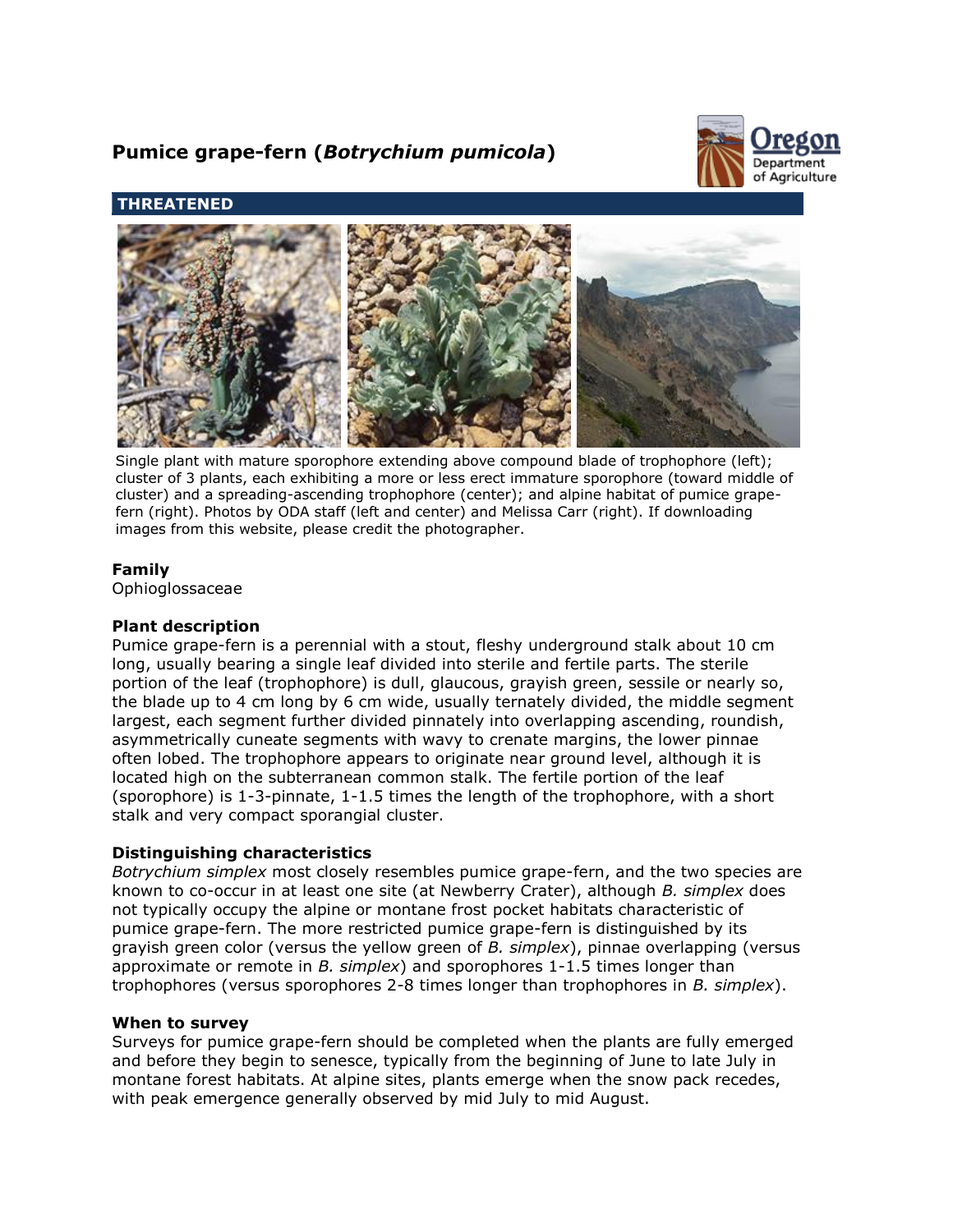#### **Habitat**

As its common name suggests, pumice grape-fern inhabits loose volcanic soils, which range from fine to coarse in texture. It occurs in two main habitat types, alpine and montane, at elevations ranging from 1290-2760 m (4240-9065 ft). In high elevation alpine sites the species grows on rocky rims and ridges with relatively flat (on ridge tops) to gently sloping topography. Plants occur within openings of alpine and subalpine plant communities, usually bordered by stands of *Pinus albicaulis*. Commonly associated plant species in this habitat type include *Juniperus communis*, *Raillardella argentea, Lupinus lepidus, Antennaria media, Elymus elymoides, Trisetum spicatum, Carex breweri, Eriogonum ovalifolium, E. pyrolifolium, E. umbellatum, Phacelia hastata, Penstemon davidsonii, Calyptridium umbellatum,* and *Hulsea nana*.

Montane sites typically occur on deep pumice soils within frost pockets or other comparable areas that retain soil moisture into late spring, although specific edaphic conditions and associated vegetation vary considerably at these sites. Montane pumice grape-fern populations often occupy *Pinus contorta*/*Achnatherum nelsonii* plant communities where tree cover is scattered, usually less than 30%, and there are large expanses of bare soil. Scattered herbaceous associates include *Carex rossii, Eriogonum umbellatum, Lupinus lepidus, Viola vallicola*, and *Calyptridium umbellatum*. Other plant community types in which Pumice grape-fern occurs are the *Pinus contorta/Purshia tridentata/Achnatherum nelsonii* type, and occasionally the *Pinus contorta/Artemisia tridentata* and *Artemisia tridentata/Achnatherum nelsonii* types. In sites in which logging has occurred, soils usually contain more organic matter with a groundcover including downed material, and the plant community is usually the *Pinus contorta/Purshia tridentata/Festuca idahoensis* type. Herbaceous cover within this community type may be more extensive and may include *Fragaria virginiana, Horkelia fusca*, and *Achillea millefolium*.

#### **Range**

Pumice grape-fern is restricted to central and south-central Oregon, with alpine sites at Crater Lake, Newberry Crater, Broken Top, and Mt. Bachelor. The species occurs within the East Cascade Range and West Cascade Range and Crest ecoregions. There is a historic collection of the species from Shastina, a secondary cone of Mt. Shasta, in Siskiyou county, California.

#### **Oregon counties**

Deschutes, Klamath, Lake

#### **Federal status**

None

#### **Threats**

Successional encroachment of understory vegetation and canopy closure resulting from fire suppression has changed many of the montane sites occupied by pumice grapefern. Fuel accumulations, litter buildup, competition, and shade may threaten the long term survival of the species. Machine salvage timber harvesting and associated practices of slash piling, landing construction, and skid trail formation that disturb the ground and cause soil compaction or displacement may harm or destroy occurrences of pumice grape-fern. Plants may be directly damaged by recreational activities such as hiking, mountain biking, and off road vehicle use; these activities can also lead to soil compaction and churning which may be detrimental to the species. Pumice grape-fern is further threatened by habitat loss or degradation due to construction of buildings,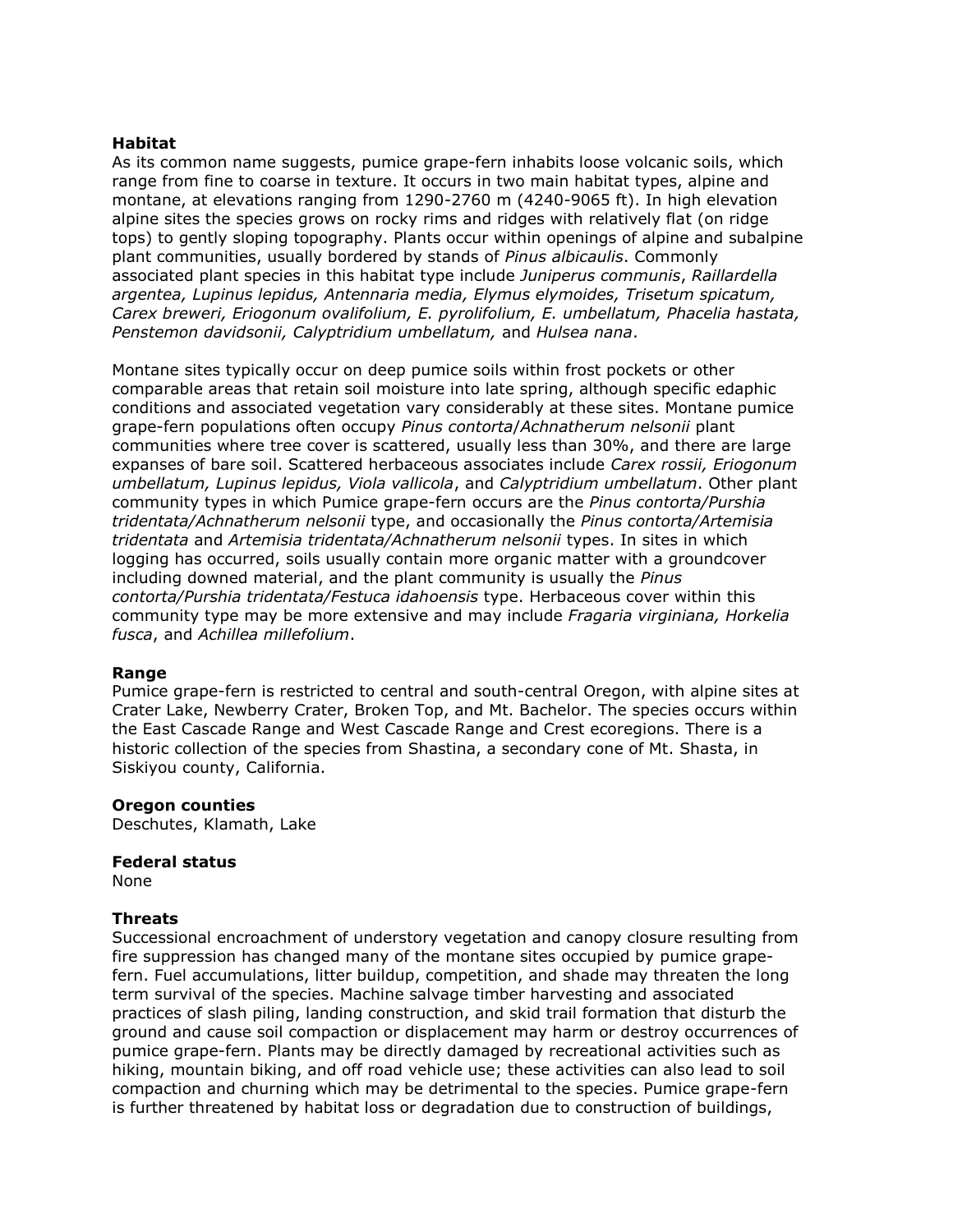roads, and trails, and may be negatively affected by long term drought conditions.

#### **Conservation Planning**

An interagency Conservation Strategy for pumice grape-fern was developed by the U.S. Forest Service and U.S. Bureau of Land Management in 2001.

An interagency [Conservation Assessment](http://www.fs.fed.us/r6/sfpnw/issssp/documents/planning-docs/ca-va-botrychium-13-species-2007-04-18.doc) (Word document, 4.95 MB) for 13 *Botrychium* species, including *B. pumicola*, was completed by the U.S. Forest Service and U.S. Bureau of Land Management in 2007.

### **Did you know?**

Pumice grape-fern can reproduce both sexually and asexually. It reproduces sexually by spores that produce an underground gametophyte requiring prolonged darkness and the formation of mycorrhizae to develop. A sporophyte arises when the flagellated sperm produced by a gametophyte fertilizes the archegonium (egg) of either the same gametophyte (self-fertilization) or a different gametophyte (cross-fertilization) underground. The species reproduces asexually by means of small (0.4 mm wide) subterranean sporophytic gemmae that form on the underground stem of pumice grape-fern plants. The gemmae may germinate and develop into mature plants with emergent fertile leaves. Gemmae often remain attached to the parent plant and likely play an important role in maintaining a genet over time.

### **References**

Ahlenslager, K., and L. Potash. 2007. Conservation assessment for 13 species of moonworts (*Botrychium* Swartz subgenus *Botrychium*). USDA Forest Service Region 6 and USDI Bureau of Land Management, Oregon and Washington. Available at [http://www.fs.fed.us/r6/sfpnw/issssp/documents/planning-docs/ca-va-botrychium-13](http://www.fs.fed.us/r6/sfpnw/issssp/documents/planning-docs/ca-va-botrychium-13-species-2007-04-18.doc) [species-2007-04-18.doc](http://www.fs.fed.us/r6/sfpnw/issssp/documents/planning-docs/ca-va-botrychium-13-species-2007-04-18.doc) (Word document, 4.95 MB). Accessed March 5, 2011.

Amsberry, K. and R. Meinke. 2002. Responses of *Botrychium pumicola* to habitat manipulation in forested sites in south-central Oregon – Final fourth year research summary. Unpublished report prepared for the Deschutes, Fremont, and Winema National Forests, and Prineville BLM. Oregon Department of Agriculture, Salem, Oregon.

Camacho, F. J., and A. Liston. 2001. Population structure and genetic diversity of *Botrychium pumicola* (Ophioglossaceae) based on inter-simple sequence repeats (ISSR). American Journal of Botany 88:1065-1070.

Farrar, D. R., and C. L. Johnson-Groh. 1990. Subterranean sporophytic gemmae in moonwort ferns, *Botrychium* subgenus *Botrychium*. American Journal of Botany 77:1168-1175.

Hopkins, C., R. Wooley, K. Grenier, C. Levack, C. Close, S. Malaby, K. Cushman, and R. Halvorson. 2001. Conservation strategy for the pumice grape fern *Botrychium pumicola* on the Deschutes, Fremont, and Winema National Forests, and BLM Prineville District. U.S. Forest Service, Fremont-Winema National Forest, Lakeview, Oregon.

Meinke, R.J. 1982. Threatened and endangered vascular plants of Oregon: An illustrated guide. Unpublished report for the U.S. Fish and Wildlife Service, Region 1, Portland, Oregon. Oregon Department of Agriculture, Salem, Oregon.